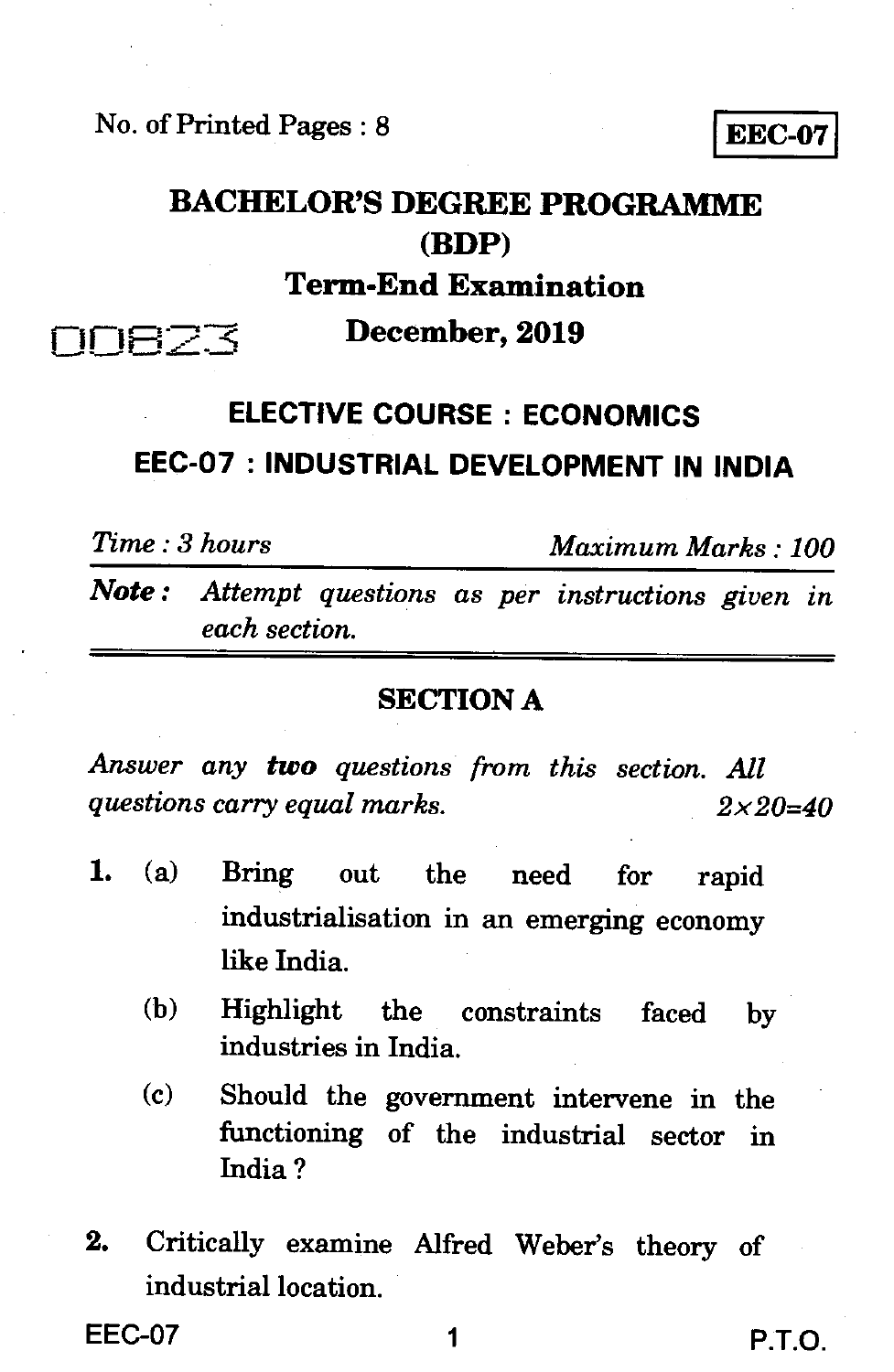- 3. Examine the advantages and limitations of MSMEs over the large industries in India.
- 4. Make an assessment of the shift in the government policy towards the industrial sector in the post-1991 period.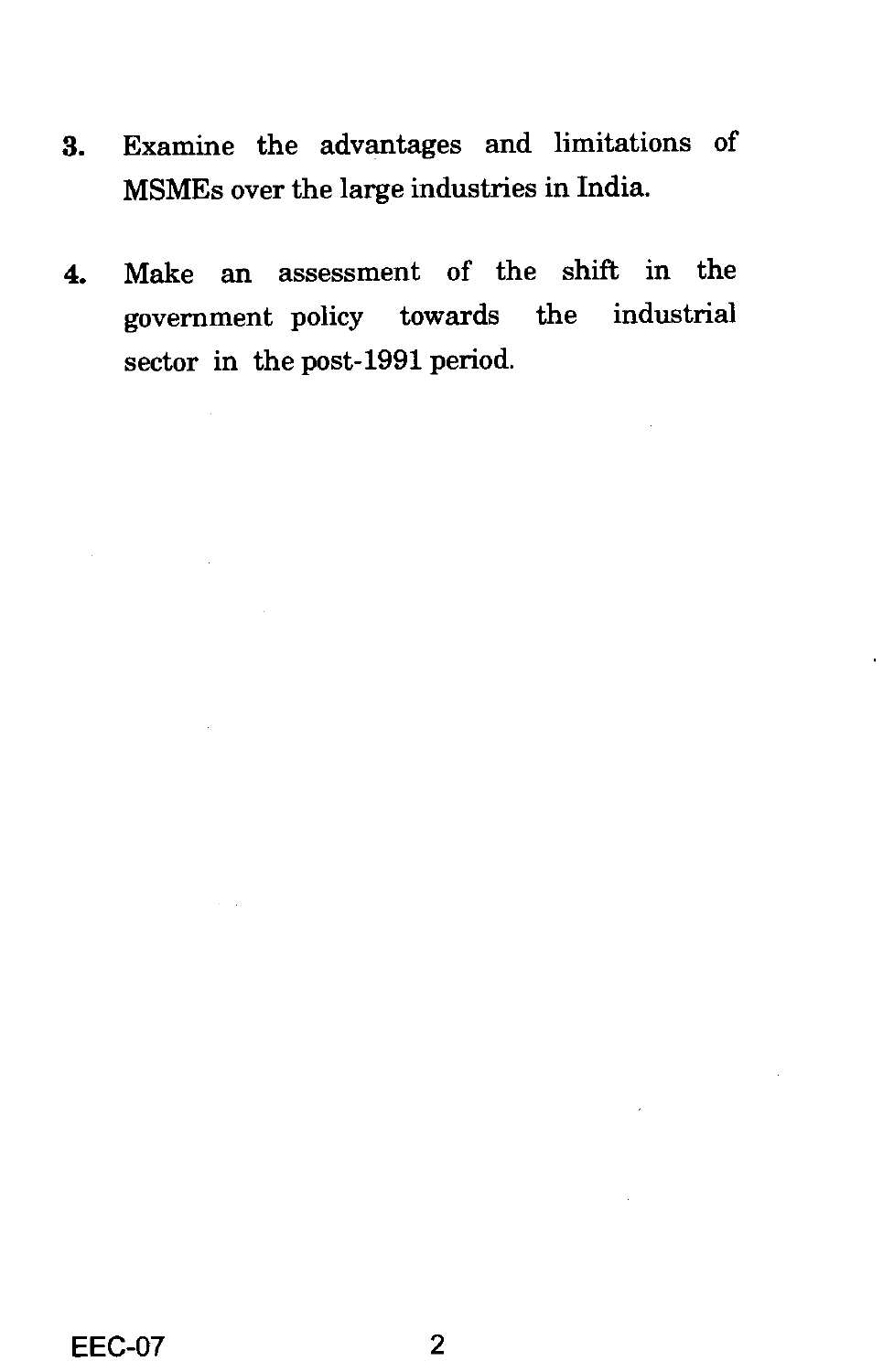### **SECTION B**

*Answer any four questions from this section. 4x12=48* 

- **5.** Critically examine the role of foreign capital in India's industrial development.
- **6.** How does the market structure of capital goods industries differ from that of primary commodities ? Explain in brief.
- **7.** What do you mean by 'economies of scale' ? What are their sources ?
- **8.** Distinguish between the following :
	- (a) Price skimming and Predatory pricing
	- (b) Price-taker firm and Price-maker firm
- **9.** Examine the case for rapid growth of public enterprises in India at this stage of development.
- **10.** Examine the changes in the structure of foreign trade in a developing economy as it grows.

EEC-07 3 P.T.O.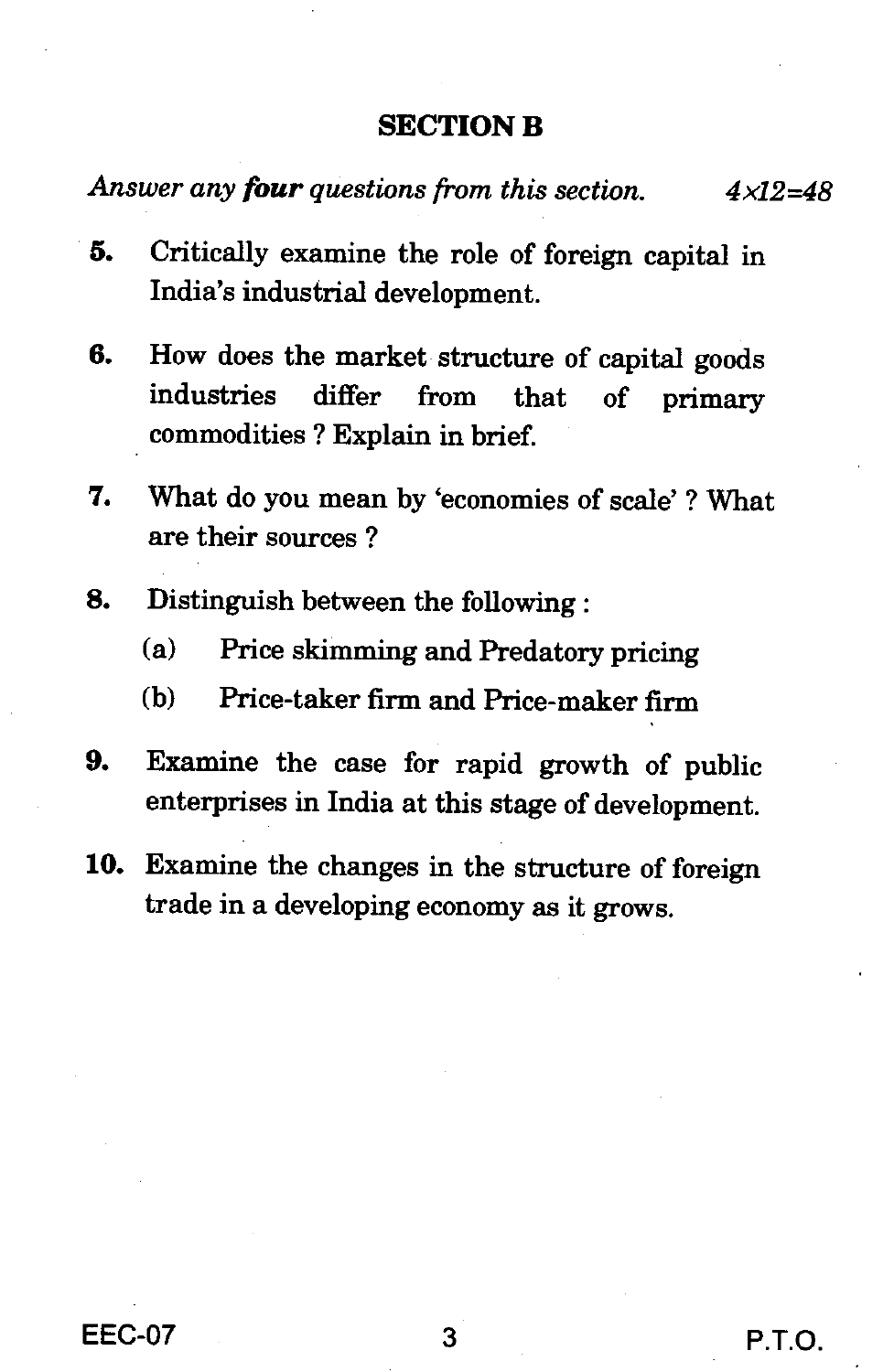### **SECTION C**

- 11. Write short notes on any *two* of the following : *6+6=12* 
	- (a) Make in India
	- (b) Startup India
	- (c) Import Substitution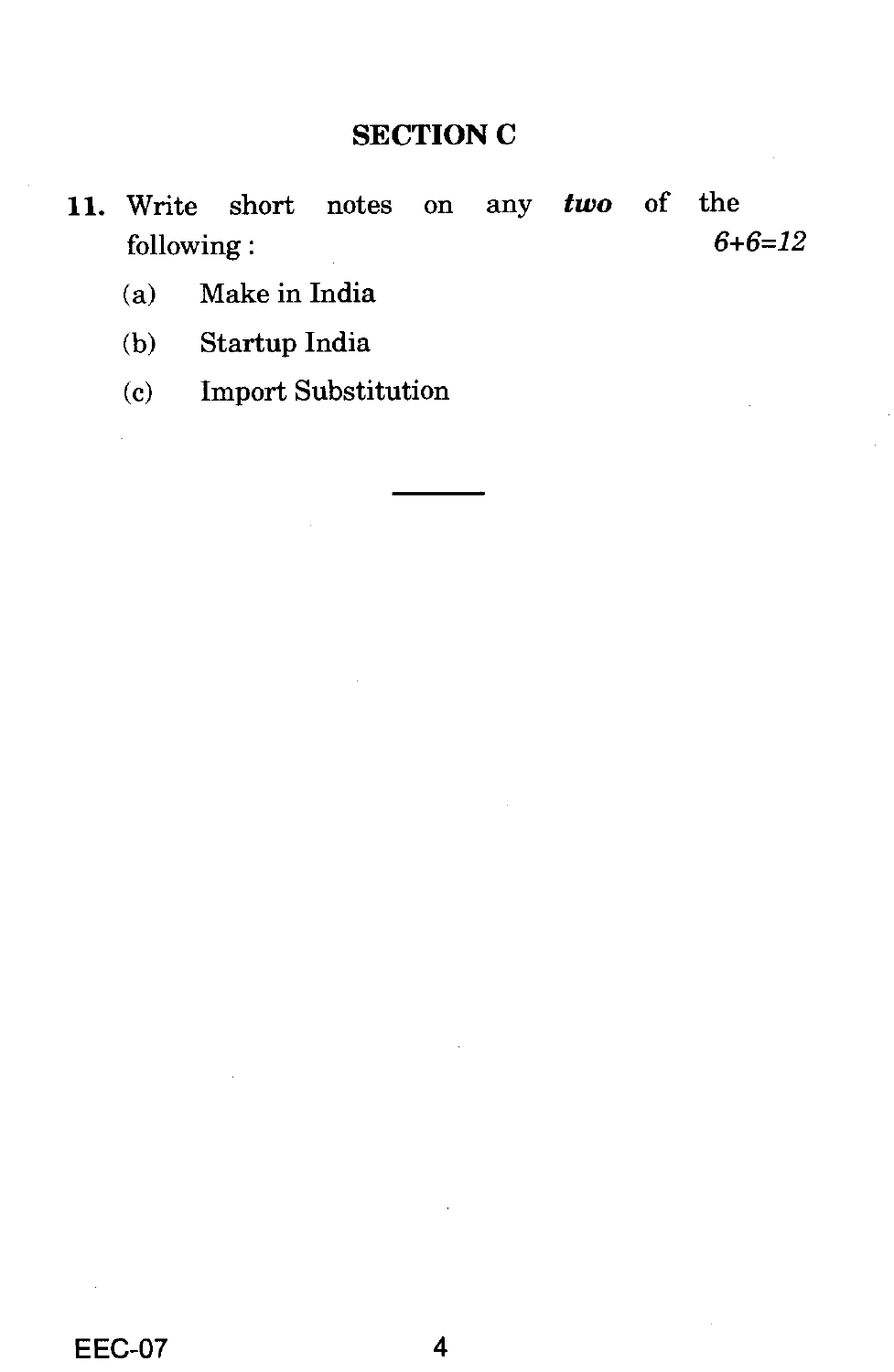$\overline{5.5}.$ सी.-07

स्नातक उपाधि कार्यकम (बी.डी.पी.) सत्रांत परीक्षा

**दिसम्बर. 2019** 

# ऐच्छिक पाठ्यक्रम : अर्थशास्त्र ई.ई.सी.-07 : भारत में औद्योगिक विकास

समय : २ घण्टे

अधिकतम् अंकः : 100

नोट: प्रत्येक भाग में दिए गए निर्देशानुसार प्रश्नों के उत्तर दीजिए ।

#### भाग क

इस भाग से किन्हीं दो प्रश्नों के उत्तर दीजिए । सभी प्रश्नों के अंक समान हैं ।  $2 \times 20 = 40$ 

- भारत जैसी किसी उदीयमान अर्थव्यवस्था में तीव्र 1. (क) औद्योगीकरण की आवश्यकता का प्रतिपादन कीजिए ।
	- भारत में उद्योगों के समक्ष संरोधों पर प्रकाश डालिए। (ख)
	- क्या सरकार को भारत में औद्योगिक क्षेत्र के कार्यों में  $(\Pi)$ हस्तक्षेप करना चाहिए ?
- अल्फ्रेड वेबर के औद्योगिक अवस्थिति के सिद्धांत की  $2.$ आलोचनात्मक समीक्षा कीजिए ।

**EEC-07** 

P.T.O.

5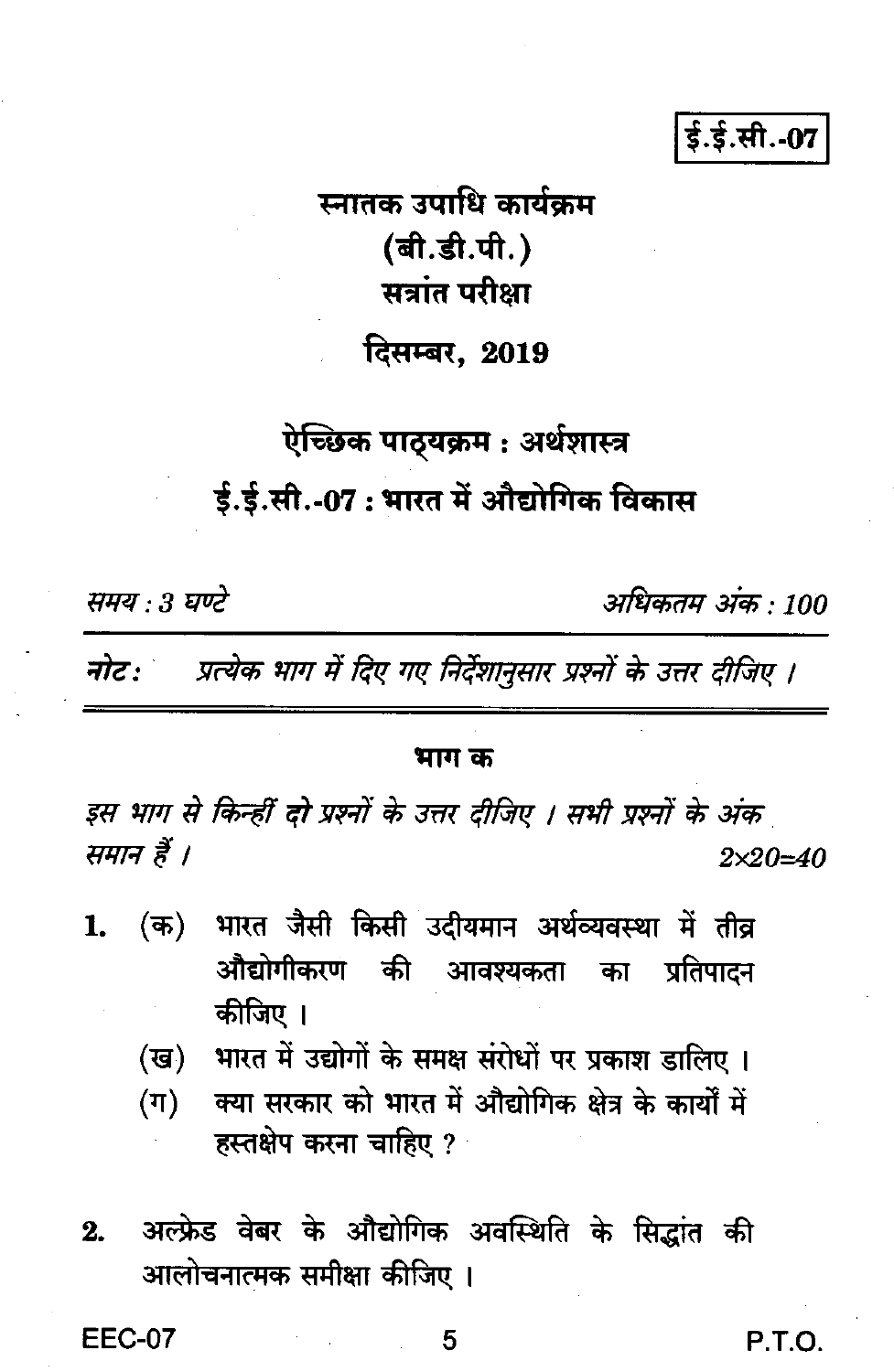- भारत में बड़े उद्योगों के सापेक्ष मध्यम, लघु एवं सूक्ष्म उद्यमों 3. के लाभों और सीमाओं का परीक्षण कीजिए।
- 1991 के बाद की अवधि में औद्योगिक क्षेत्र के प्रति सरकारी  $\mathbf{A}$ . नीति में आए बदलावों का मूल्यांकन कीजिए।

6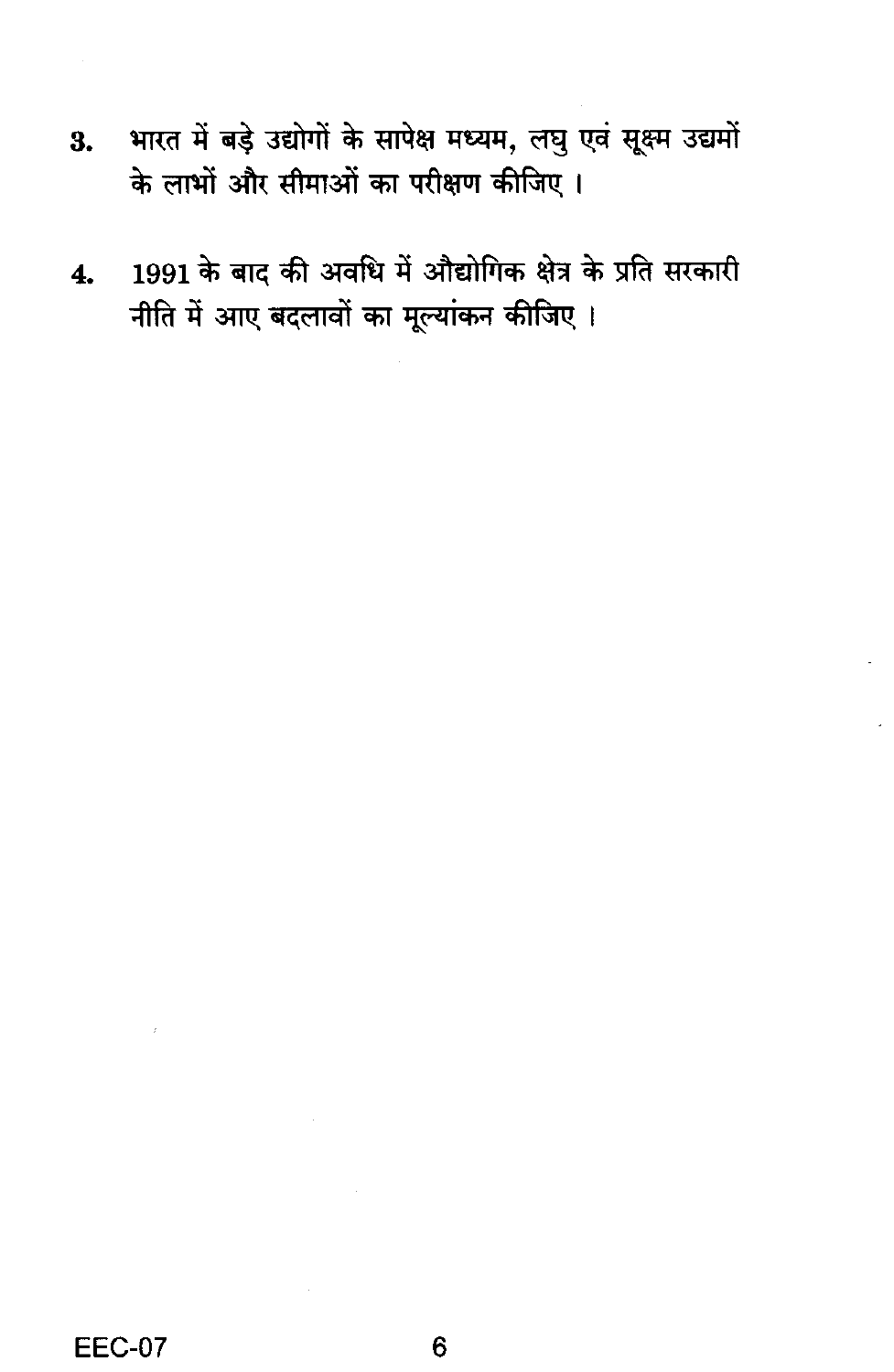#### भाग ख

डस भाग से किन्हीं चार प्रश्नों के उत्तर दीजिए ।  $4 \times 12 = 48$ 

- भारत के औद्योगिक विकास में विदेशी पूँजी की भूमिका का 5. आलोचनात्मक परीक्षण कीजिए ।
- पूँजीगत माल उद्योग की बाज़ार संरचना किस प्रकार से 6. प्राथमिक वस्तु बाज़ार से भिन्न होती है ? संक्षिप्त व्याख्या कीजिए ।
- 'पैमाने की मितव्ययताओं' से आप क्या समझते हैं ? इनके  $\overline{7}$ . स्रोत क्या होते हैं ?
- निम्नलिखित में अंतर स्पष्ट कीजिए: 8.
	- (क) कीमत अवशोषण और परभक्षी कीमत-निर्धारण
	- (ख) कीमत-स्वीकारक फर्म और कीमत-निर्माता फर्म
- भारत में वर्तमान विकास सोपान पर सार्वजनिक उद्यमों के 9. तीव्र विकास की आवश्यकता की समीक्षा कीजिए ।
- 10. किसी विकासशील देश की अर्थव्यवस्था में संवद्धि के साथ-साथ उसके विदेशी व्यापार की संरचना में आने वाले परिवर्तनों की समीक्षा कीजिए ।

**EEC-07** 

P.T.O.